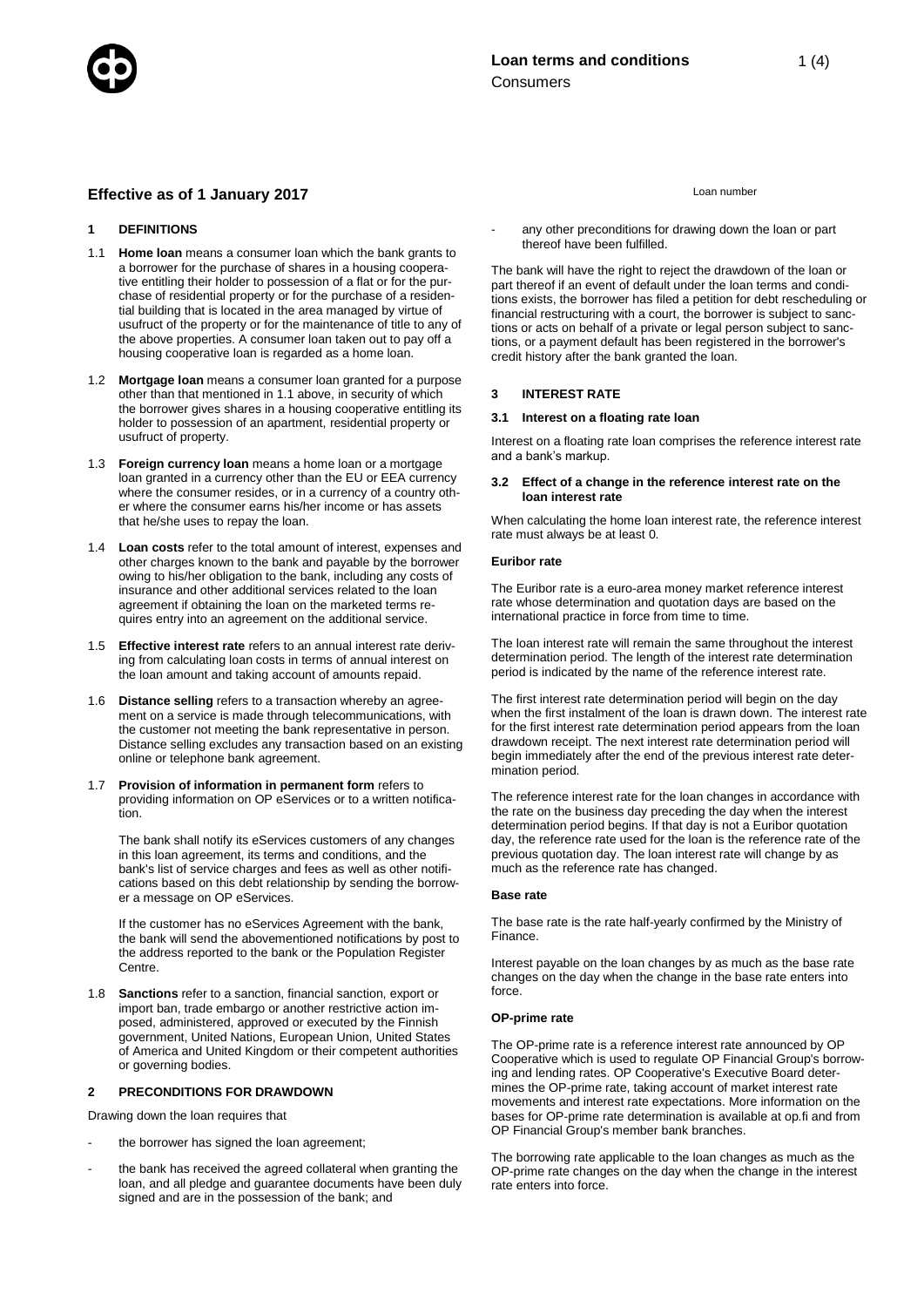

Interest on a fixed-rate loan remains the same throughout the loan term or during the period agreed.

#### **3.4 Information provided on interest and repayments**

If the loan interest rate changes, the bank will afterwards notify the borrower of up-to-date information on interest, the amount of each repayment and the number of repayment instalments in permanent form and at least once a year.

During the contractual relationship, the borrower has the right, upon request, to receive a loan amortisation table in accordance with the Consumer Protection Act.

#### **3.5 Cessation or suspension of quotation of the reference interest rate**

If quotation of the reference interest rate ceases or is suspended, the reference interest rate applicable to the loan shall be determined in accordance with a statute which is issued on the new reference interest rate or with a decision or instructions issued by the relevant authorities.

If no statute on a new reference interest rate is enacted or no decision or instructions on the reference interest rate are issued by the relevant authorities, the bank and the borrower will agree on a new reference interest rate applied to the loan. Should the bank and the borrower fail to reach agreement on the new reference interest rate before the end of the interest determination period, the reference interest rate applicable to the loan will remain the reference interest rate applied to this loan before the end of the interest determination period.

If the borrower and the bank cannot reach agreement on a new reference rate within six (6) months of the end of the interest rate determination period, the bank shall determine a new reference rate after hearing banking regulators.

#### **3.6 Interest days**

For loans linked to the Euribor rate, interest is calculated on the basis of actual days, using 360 as the divisor, whereas interest on other loans is calculated on the basis of interest days (30), using 360 as the divisor.

#### **3.7 Default interest**

If the borrower defaults on loan repayment or payment of interest charges or other charges and fees, he/she must pay annual default interest on the overdue amount from the due date until the date on which the overdue amount arrives at the bank.

The default interest rate is seven (7) percentage points higher than the reference interest rate referred to in the Interest Act. However, default interest is never lower than the interest charged on the loan by the bank.

If the interest charged by the bank prior to the loan maturity is higher than the default interest referred to in the Interest Act, the bank will have the right to charge this interest as default interest for a maximum of 180 days from the date on which the entire loan has matured, but only up to the day on which the relevant court has issued a ruling regarding the loan. Thereafter, the bank will charge default interest under the Interest Act.

## **3.8 Interest on special loans**

In case a loan is subject to provisions set forth in a special enactment and a provision concerning interest on the loan changes or an authority decides to change the interest on the basis of said enactment, the bank will have the right to change the interest payable on the loan accordingly. The bank will notify the borrower of a change in the interest rate as specified in Clause 3.4.

#### **4 CHANGE IN CHARGES AND FEES**

The bank may raise charges and fees for the loan under the loan agreement due to a decision or regulation issued by the relevant authority or to the grounds based on legislative amendment corresponding to the cost change, if the basis for the change applies directly to the loan agreement concerned. Such a raise may not be higher than the actual increase in costs incurred by the lender, owing to which the charge or fee is collected under the loan agreement. It is, however, sufficient that the raise approximately corresponds to increases in actual costs.

The bank's right to the abovementioned raise will expire as soon as its grounds have ceased to exist.

The bank will notify the borrower in permanent form of any changes to charges and fees specified in the loan agreement and their effect on the number of repayments and repayment amounts. Such a change will take effect from the date notified by the bank, but no earlier than one month of the date of sending such notification to the borrower.

If the borrower and the bank agree on any changes to the loan agreement or on other services, the bank has the right to charge a fee for these according to its list of service charges and fees. The list of service charges and fees valid from time to time is available from the bank's branches.

#### **5 POSTPONEMENT OF THE REPAYMENT DATE**

If the due date is not a business day, the date of repayment of the loan and interest payable on the loan and other loan costs will be postponed until the next business day. In such a case, the bank will charge loan interest, according to the interest determination period preceding the postponement of the repayment date up to the postponement date, on the entire remaining principal of the loan.

Business day refers to any weekday from Monday to Friday excluding Finnish religious holidays, Finland's independence day (6 December), 1 May, Christmas Eve, Midsummer Eve, New Year's Day and any day that is not otherwise regarded as a business day.

#### **6 RIGHT OF CANCELLATION**

## **6.1 Right of cancellation**

The borrower has the right to cancel the loan agreement by informing the bank thereof in permanent form within 14 days of the date when he/she received in permanent form a copy of the loan agreement and its terms and conditions, and also advance information on loans other than home loans in the case of distance selling.

If the borrower cancels the loan agreement, the bank will charge interest on the loan for the period during which the loan was available to the borrower. If the bank has paid the authorities charges due to the conclusion of the loan agreement and such charges are not refunded in the case of cancellation, the bank will have the right to receive compensation for such charges from the borrower.

If a loan other than a home or mortgage loan concluded is based on distance selling, the bank has the right, in cases referred to in law, in the case of cancellation charge effective interest for the period when the loan has been available to the borrower.

The borrower must return funds, interest included, obtained on the basis of the agreement without delay or within 30 days of sending the notice of cancellation and make the aforementioned payments, or otherwise the cancellation will become void.

## **6.2 Release of collateral**

In case the borrower has lodged collateral in security for repayment of the loan, the bank will release said collateral as soon as the borrower returns all of the funds, interest included, drawn down on the basis of the loan agreement.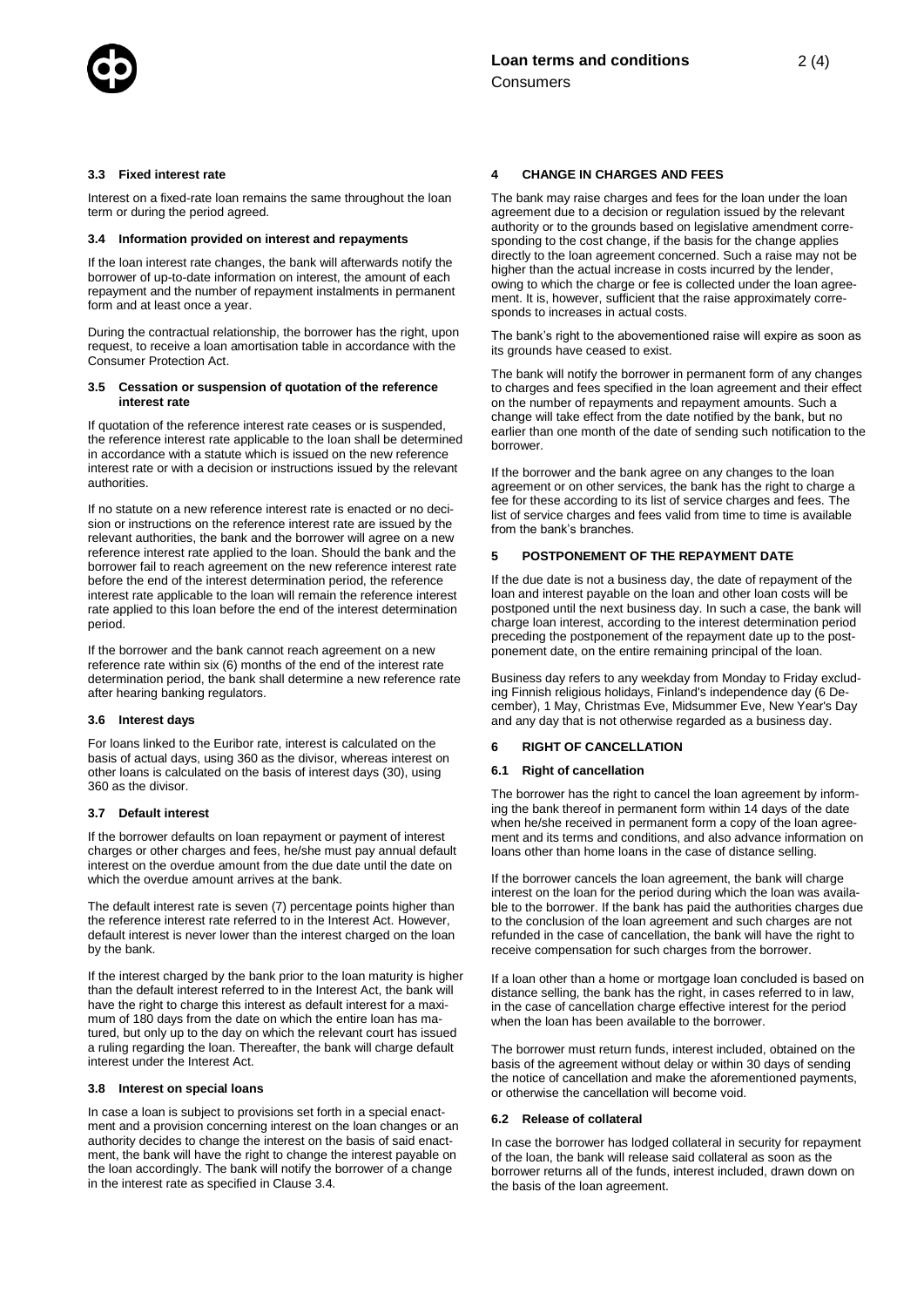

Another contract related to the loan agreement will not be binding on the borrower in case he/she cancels the agreement, if such ancillary service is provided by a bank or a third party on the basis of an agreement or another arrangement between the third party and the bank.

If the borrower wishes to keep the ancillary contract in force despite cancellation of the loan agreement, he/she must inform the bank in permanent form thereof within 30 days of sending the notice of cancellation. In case the ancillary contract remains in force, the bank will charge a price based on the contract.

## **7 VOLUNTARY PREPAYMENT**

## **7.1 Borrower's right to repay a loan early**

The borrower has the right to repay the loan or part thereof earlier than originally scheduled by notifying the bank thereof in permanent form.

If the borrower repays the loan or part thereof earlier, loan costs allocated to the unused loan term must be deducted from the remaining amount owed to the bank. However, the bank may charge all of the actual costs arising from the actions related to the establishment of the loan and specified in the loan agreement.

The bank is entitled to compensation for all expenses arising from collateral arrangements regardless of whether the loan is paid early in full or in part.

#### **7.2 Bank's entitlement to compensation for early repayment of a home loan**

If the borrower repays his/her housing loan or part thereof early, the bank may charge for any loss due to lower interest rates, provided that the amount lent was more than 20,000 euros and the loan interest rate was fixed or the reference interest rate's interest determination period was at least three years.

## **7.3 Bank's entitlement to compensation for early repayment of other than a home loan**

The bank is entitled to compensation paid by the borrower if the latter repays his/her loan or part thereof early, provided that the loan interest rate is fixed.

This compensation accounts for no more than one per cent of the repaid amount or, if at the time of repayment the loan agreement expires within less than 12 months, for half a per cent of the repaid amount. However, the compensation may not exceed the interest amount for the period between early repayment and the loan agreement expiry date.

The bank is not entitled to compensation if the amount of loan repaid early within the last 12 months does not exceed 10,000 euros or if repayment is made under payment protection insurance.

## **7.4 Calculation of compensation**

In home loans and mortgage loans, after the bank has received a request for repayment, it will promptly provide the borrower in a permanent form with a calculation that shows the amount of the compensation demanded and the bases and assumptions used in its calculation.

#### **8 ALLOCATION OF REPAYMENTS**

If the borrower has raised several loans from the bank, he/she will have the right to choose the loan to which he/she allocates his/her repayment. The bank determines what instalments of an individual loan will be covered by this repayment.

#### **9 SPECIAL EVENTS OF DEFAULT**

#### **9.1 Delayed payment**

The loan will fall due for payment upon the bank's written demand if the borrower fails to pay the principal, interest, default interest or another charge by the due date and if

- 1) such payment is at least one month late and is still outstanding; and
- 2) the outstanding amount accounts for at least ten per cent of the original amount of the loan or, if it comprises more than one payment instalment, for at least five per cent of the original amount of the loan, or comprises the remaining outstanding debt in full.

However, the loan will fall due for payment upon the bank's written demand, if such payment is at least six months late and is still outstanding to a substantial extent.

The bank will have no right to call in the loan if any late payment is due to the borrower's illness, unemployment or another comparable reason beyond the borrower's control. However, the bank will have the right to call in the loan, if it were manifestly unfair for the bank to continue the debt relationship with the borrower, in view of the time of such delay and other circumstances.

#### **9.2 Other reasons**

The loan will fall due for payment upon the bank's written demand if

- 1) the borrower or any of the borrowers has provided the bank with misleading information which may have affected the bank's decision to grant the loan or its terms and conditions;
- 2) any of the borrowers dies;
- 3) the pledge lodged as security for the loan is converted into cash;
- 4) the borrower has failed to insure the pledge lodged as security for the loan;
- or
- 5) any of the borrowers has been in material breach of the loan agreement.

The loan will fall due for immediate repayment as a result of the commencement of the borrower's bankruptcy.

If a loan guarantor or any of them dies or is placed in bankruptcy, the borrower or a co-guarantor must obtain a new guarantor approved by the bank or some other collateral approved by the bank within the period specified by the bank, which must be at least one month. Otherwise, the bank may call in the loan in writing.

If the bank demonstrates that the collateral lodged can no longer be deemed adequate and a reduction in the value of the collateral is due to actions by the borrower or the pledgor, the borrower must increase the collateral within the period specified by the bank, which must be at least one month, and in the manner approved by the bank, or must amortise the loan by the amount specified by the bank in writing. Otherwise, the bank may call in the loan in writing.

## **9.3 Entry into force of demand for repayment**

Calling in the loan will enter into force within four weeks or, if the borrower has previously been sent a reminder of late payment or some other breach of agreement, within two weeks of sending the borrower notice of calling in the loan. If the borrower pays the overdue amount or rectifies said breach of agreement within the abovementioned period, the calling in of the loan will be cancelled.

The loan will fall due for immediate repayment if the borrower is declared bankrupt.